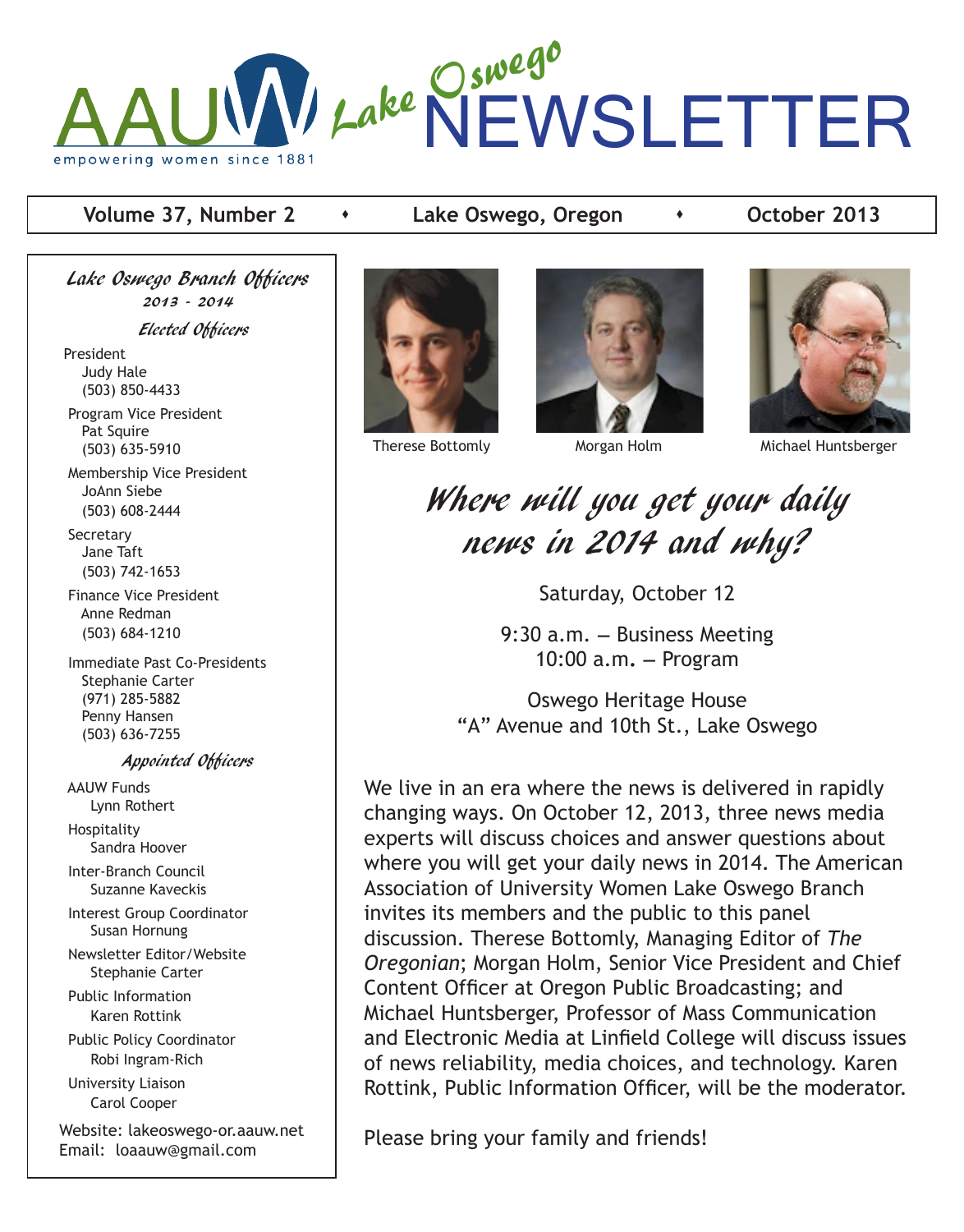## Page 2 **b b** October 2013



Judy Hale with dog, Ruby

Hale & Hearty

by Judy Hale, President

"An idea can only become a reality once it is broken down into organized, actionable elements." Scott Belsky, *Making Ideas Happen*

If we apply this quote to AAUW, our idea is "empowering women." I believe the "organized, actionable elements" that make that idea become a reality for LO AAUW are: leadership, programs, publicity, and members. The Board has decided to focus on AAUW mission-based programs.

This decision is supported by both the encouragement of our state leadership and the on-line survey of what our members wanted in programs. We want our programs to reflect AAUW's goal of empowering women.

Pat Squire, Program VP, has scheduled informative, thought provoking programs this year. In October we have two events planned. First our regular meeting on October 12 is titled "Where will you get your daily news in 2014 and why?" Our guests will be Therese Bottomly of *The Oregonian*, Morgan Holm of OPB and Michael Huntsberger, a professor at Linfield College.

The second event is the film, *The Invisible War*, on October 27. This is an investigative documentary that shows the impact of rape and retaliation for reporting it in the military. As of May 2013, the estimate was that over 19,000 women in the military were victims of sexual assault.

AAUW produced this film to bring attention to the problem. *The Invisible War* received the audience award at the 2012 Sundance Film Festival. The board has put together an informative event that will include the film and speakers. I have submitted a grant application to our AAUW state leadership to help support both our town hall meeting in September and the showing of *The Invisible War*.

The next element we have working for us this year is publicity. Have you seen the publicity LO AAUW is receiving in the papers? We have had articles in the *West Linn Tidings*, *Lake Oswego Review*, *The Oregonian* and *AAUW Oregon News*. Karen Rottink, our Public Information Officer, is doing a great job submitting articles and following up until the articles are published.

As the beginning quote says, this plan can only become a reality with organized, actionable elements. The last key element to our AAUW goal of "empowering women" is our members. Strong programs that reflect the mission of AAUW and good publicity about those programs attract new members.

With programs and publicity in place, all of us need to become "actionable elements" for AAUW. Be ready to share information about AAUW, invite a guest to our events, and be ready to talk about AAUW and what we do. All of these organized, actionable elements can turn the idea of "empowering women" into a reality.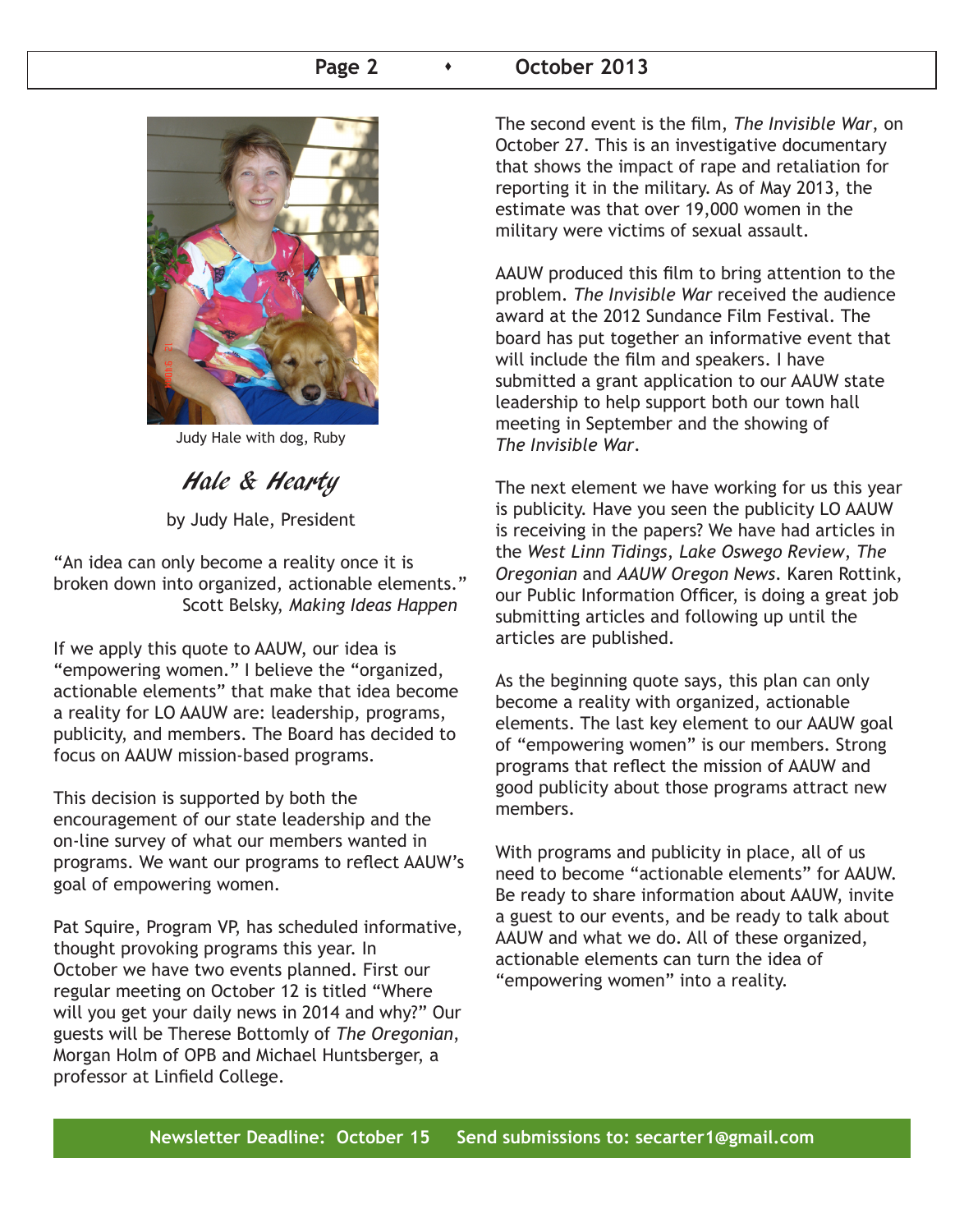### Page 3  $\longrightarrow$  October 2013

# Devlin & Garrett Town Hall Interests Citizens

by Karen Rottink, Public Information

A theme of cooperation and compromise among state legislators resonated throughout the well attended Town Hall hosted by our branch at its meeting on September 14. Featured speakers were State Senator Richard Devlin and Representative Chris Garrett. Devlin and Garrett indicated a desire to make minor changes to the Public Employee Retirement System cost of living calculations and to see how the Oregon Supreme Court rules on these. They also discussed how difficult it was in the 2013 session to create the budget without the federal stimulus funds which had been available previously. The pair answered questions from the audience and were generally upbeat in their outlook. The one exception was a belief that Oregon has a poor tax system and also has a poor economy.

### Two-Minute Activist Web Link

Several of you requested the website link for the two-minute activist site mentioned in our last newsletter: *http://www.aauw.org/whatwe-do/public-policy/two-minute-activist/*

## Upcoming Branch Meeting

You will not want to miss the presentation by author Diana Abu-Jaber scheduled for our November 9 branch meeting. Please come and invite your friends and neighbors.

Here is a list of the books Diana Abu-Jaber has written in case you would like to get a head start reading her memoir or one of her other awardwinning books:

 *Birds of Paradise*, 2011 *Origin*, 2007 *Language of Baklava, a Memoir*, 2005 *Crescent*, 2003 *Arabian Jazz*, 2003



Dorothy Martin speaks with Senator Devlin

## Screening of Invisible War

Members of **AAUW only** are invited to a screening and discussion of the Academy Award nominated movie *The Invisible War.* The film focuses on careful interviews of women and men who were sexually assaulted while serving in the U.S. military. It is an eye-opening look at this issue which affects an estimated 1 in 5 military women.

Jennifer Carlson, a former member of our military, will lead a discussion of the issues raised in the movie.

When: Sunday, October 27 at 1:30 p.m.

Where: Heritage House

Cost: Free



#### AAUW'S Mission

Advancing equity for women and girls through advocacy, education, and research.

#### AAUW's Value Promise

By joining AAUW, you belong to a community that breaks through educational and economic barriers so that all women have a fair chance.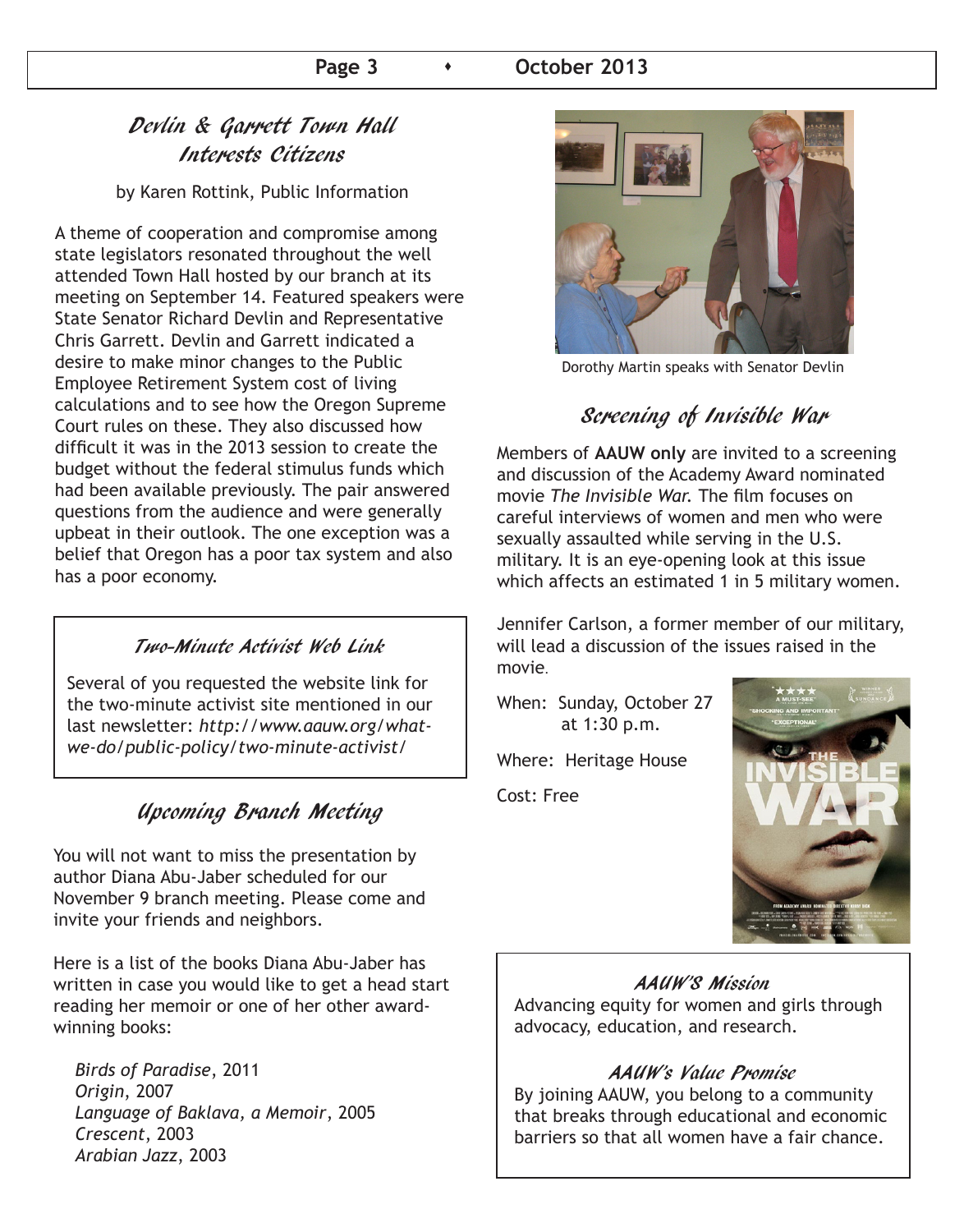## **Page 4 b b October 2013**

## 2014 LO AAUW Donation Form

Name was also as  $\sim$  100  $\mu$  and  $\mu$  and  $\mu$  and  $\mu$  and  $\mu$  and  $\mu$  and  $\mu$  and  $\mu$  and  $\mu$  and  $\mu$  and  $\mu$  and  $\mu$  and  $\mu$  and  $\mu$  and  $\mu$  and  $\mu$  and  $\mu$  and  $\mu$  and  $\mu$  and  $\mu$  and  $\mu$  and  $\mu$  an

City/State/Zip 2000 and 2000 and 2000 and 2000 and 2000 and 2000 and 2000 and 2000 and 2000 and 200

Address \_\_\_\_\_\_\_\_\_\_\_\_\_\_\_\_\_\_\_\_\_\_\_\_\_\_\_\_\_\_\_\_\_\_\_\_\_\_\_\_\_\_\_\_\_\_\_\_\_\_

**LOCAL SCHOLARSHIP DONATION:**

\$\_\_\_\_\_\_\_\_\_\_\_ Donation Amount **—** Write check to *Lake Oswego AAUW* PLEASE NOTE: THIS DONATION IS **NOT** TAX DEDUCTIBLE

## **NATIONAL AAUW FUNDS DONATION:**

\$\_\_\_\_\_\_\_\_\_\_\_ Donation Amount **—** Write check to *AAUW Funds*

ALL NATIONAL CONTRIBUTIONS ARE FULLY TAX DEDUCTIBLE

Giving unrestricted gifts to AAUW FUNDS (#9110) provides support where needed most, but you can choose a specific fund:

**[ ] #9110 General Foundation Support — Allocated where most needed** 

[ ] #4336 Educational Opportunities Fund **—** Supports fellowships and grants

[ ] #9170 Eleanor Roosevelt Fund **—** Supports AAUW research studies

[ ] #4337 Public Policy Fund **—** Supports advocacy for laws fair to women

[ ] #3999 Legal Advocacy Fund **—** Supports legal rights for those facing discrimination

[ ] #4339 Leadership Programs Fund **—** Supports programs like NCCWSL

[ ] #4363 Oregon's Betsy McDowell Research & Projects Fund

Gifts of \$100–\$174 confer membership in the Oregon Century Club Gifts of \$175 or above confer membership in the Oregon Century Club Plus

Gifts of \$25 or more to either local scholarship or AAUW Funds may be designated to honor a friend or loved one.

This gift is a memorial (deceased) to \_\_\_\_\_\_\_\_\_\_\_\_\_\_\_\_\_\_\_\_\_\_\_\_\_\_\_\_\_\_\_\_\_\_

This gift is a tribute (living) to \_\_\_\_\_\_\_\_\_\_\_\_\_\_\_\_\_\_\_\_\_\_\_\_\_\_\_\_\_\_\_\_\_\_

Acknowledgement should be sent to:

Name \_\_\_\_\_\_\_\_\_\_\_\_\_\_\_\_\_\_\_\_\_\_\_\_\_\_\_\_\_\_\_\_\_\_\_\_\_\_\_\_\_\_\_\_\_\_\_\_\_\_\_\_

Address \_\_\_\_\_\_\_\_\_\_\_\_\_\_\_\_\_\_\_\_\_\_\_\_\_\_\_\_\_\_\_\_\_\_\_\_\_\_\_\_\_\_\_\_\_\_\_\_\_\_

**Send this form and check to: LO AAUW, PO Box 416, Marylhurst, Oregon 97036**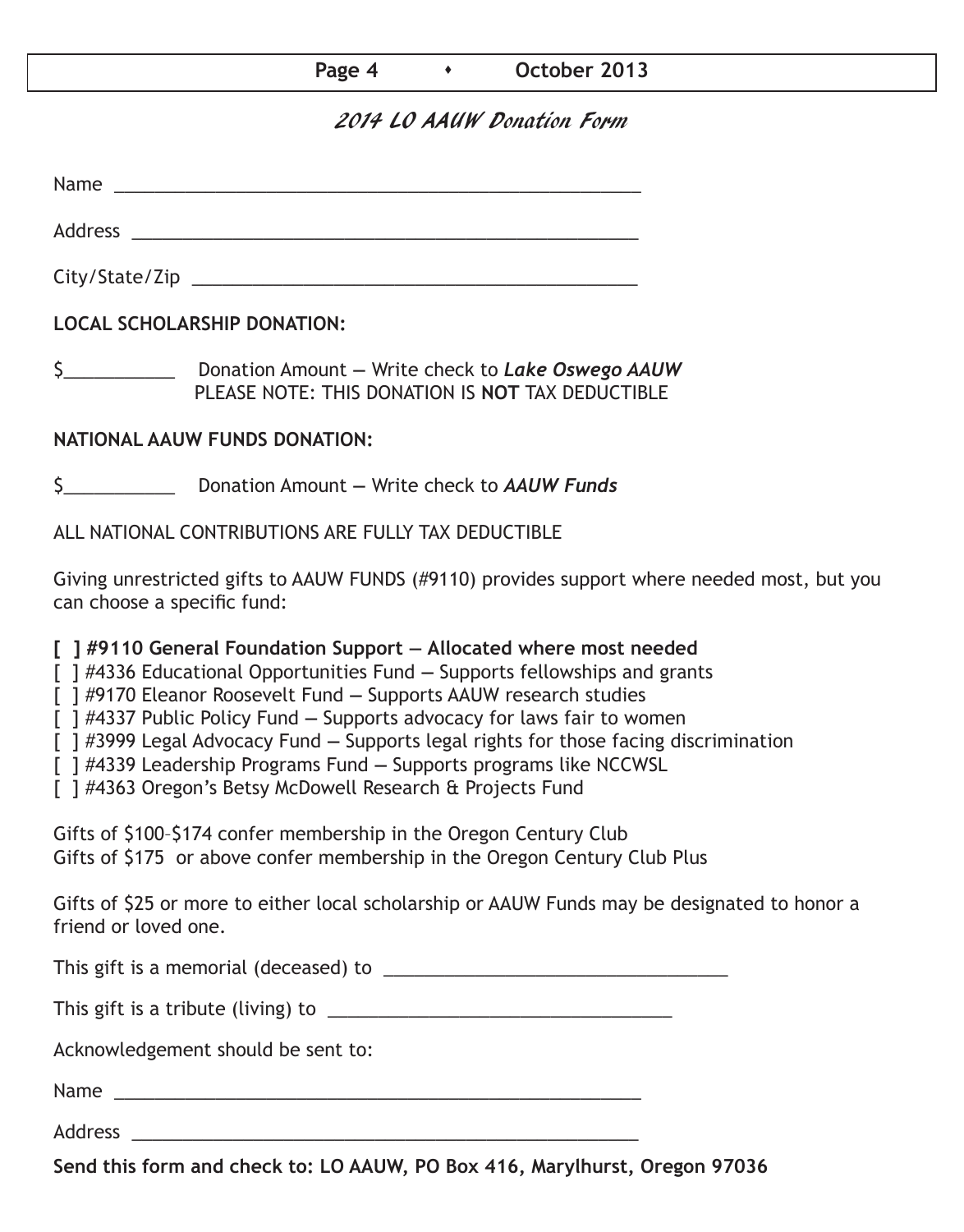# Interest Group Activities

### **Tuesday Morning Books 4th Tuesday at 11:00 a.m.**

Date: October 22

Book: *Children of the Jacaranda Tree* by Sahara Delijani Location: Szechuan Kitchen, Lake Oswego Leader: Linda Smith For more information, contact Dixie Kroupa, (503) 697-8028, dixie.kroupa@comcast.net

### **Murder by the Book 2nd Wednesday at 12:00 p.m.**

Date: October 9

Books: *Unpleasantness at the Bellona Club* / *The Attenbury Emeralds* by Dorothy L. Sayers /Jill Paton Walsh

Location: 4949 Meadows Rd., Second Flr Conf Rm, Lake Oswego

Bring your lunch, refreshments provided.

For more information, contact Jane Taft, (503) 742-1653, taft.jane@gmail.com or Stephanie Carter, (971) 285-5882, secarter1@gmail.com

### **Interpretive Books 3rd Thursday at 9:30 a.m.**

Date: October 17 Book: *Cat's Table* by Michael Ondaatje Hostess: Carol Zinsli Leader: Donna Saffir For more information, contact Carol Zinsli, (503) 694-6181, czinsli@comcast.net or Linda Watkins, (503) 694-2334, l.and.m.watkins@gmail.com

#### **Thursday Evening Books 4th Thursday at 7:30 p.m.**

Date: October 24 Book: *The Language of Flowers* by Vanessa Diffenbaugh Hostess: Suzanne Kaveckis Introduction: Vicki Clark For more information, contact Sandra Hoover, (503) 635-0952, sandraleehoover@comcast.net or Suzanne Kaveckis, (503) 678-1641, ctn75492@centurytel.net

### **Friday Books 4th Friday at 10:00 a.m.**

Date: October 25

Book: *Remarkable Creatures* by Tracy Chevalier Location: Market of Choice, Conf Rm, West Linn Leader: Barbara McDonald For more information, contact Irene Romero, (503) 657-6159, ireneromero@mac.com or Marie Ryan, (503) 274-7917, mpresq@q.com

## **Portland Center Stage Date and Time Vary**

Season ticket holders for the Portland Center Stage's Thursday matinees will enjoy a year of musicals, dramas and comedies. For more information, contact Betty Barber, (503) 675-0594, barberbc@yahoo.com

## **Exploring the Northwest Date and Time Vary**

Date: October 15, 9:15 a.m.

Event: Tour of Bob's Red Mill Location: Group will meet at Sue Kingzett's house, 1811 Barnes Circle, West Linn, OR 97068 and will drive to Bob's Red Mill located at 13521 SE Pheasant Ct., Milwaukie, OR 97222, (971) 212-1180 Contact information: (503) 656-5970 or cell (503) 706-8184

The tour will be held promptly at 10:00 a.m. Some of you may want to drive directly to the facility on your own. Please let Sue know your plans so that she doesn't wait for you only to find out that you have gone on your own. Everyone needs to be at the facility early because no reservations are necessary unless there are ten or more people coming. Other people may be joining the daily tour and the guide will not know if anyone is missing, so they would begin without our group. Call Sue for reservations.

The group will lunch at the Whole Grain Store & Lunch Cafe located at 5000 SE International Way, Milwaukie, OR 97222, (503) 607-6455, after the tour. Of course there will be time to shop if you are interested.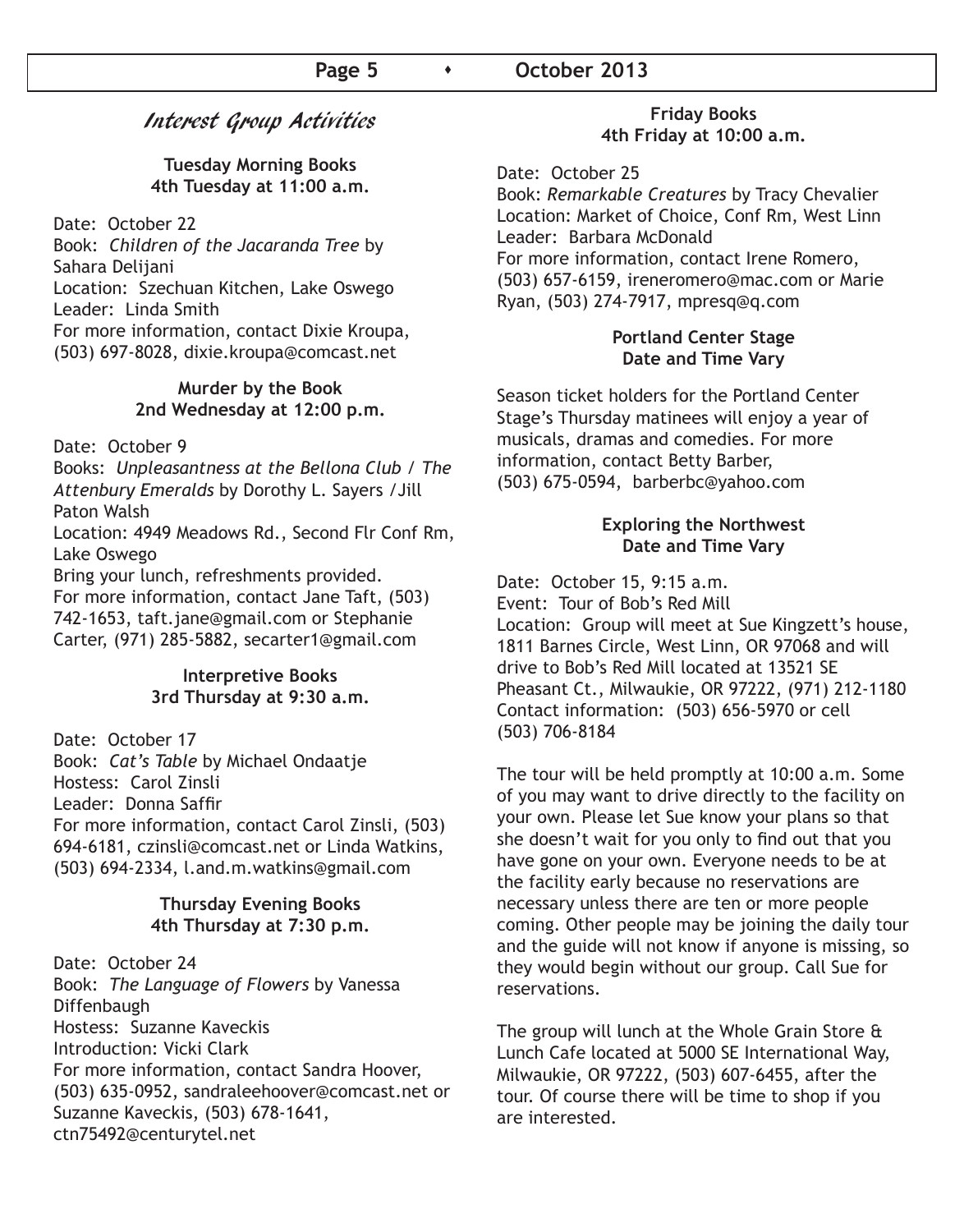

| Sunday | Monday                                      | Tuesday                                           | Wednesday                                 | Thursday                                  | Friday                       | Saturday                 |
|--------|---------------------------------------------|---------------------------------------------------|-------------------------------------------|-------------------------------------------|------------------------------|--------------------------|
|        |                                             | $\mathbf{1}$                                      | $\overline{2}$<br>Board<br>Meeting        | $\overline{3}$                            | $\overline{4}$               | 5                        |
| 6      | $\overline{7}$<br>Laffalot<br><b>Bridge</b> | 8                                                 | 9<br>Murder by<br>the Book                | 10                                        | 11                           | 12<br>General<br>Meeting |
| 13     | 14                                          | 15<br>Exploring the<br>Northwest<br>Eat<br>Ethnic | 16<br>Third<br>Wednesday<br><b>Bridge</b> | 17<br>Interpretive<br><b>Books</b>        | 18                           | 19                       |
| 20     | 21<br>Laffalot<br><b>Bridge</b>             | 22<br>Tuesday<br>Morning<br><b>Books</b>          | 23                                        | 24<br>Thursday<br>Evening<br><b>Books</b> | 25<br>Friday<br><b>Books</b> | 26                       |
| 27     | 28                                          | 29                                                | 30                                        | 31                                        |                              |                          |